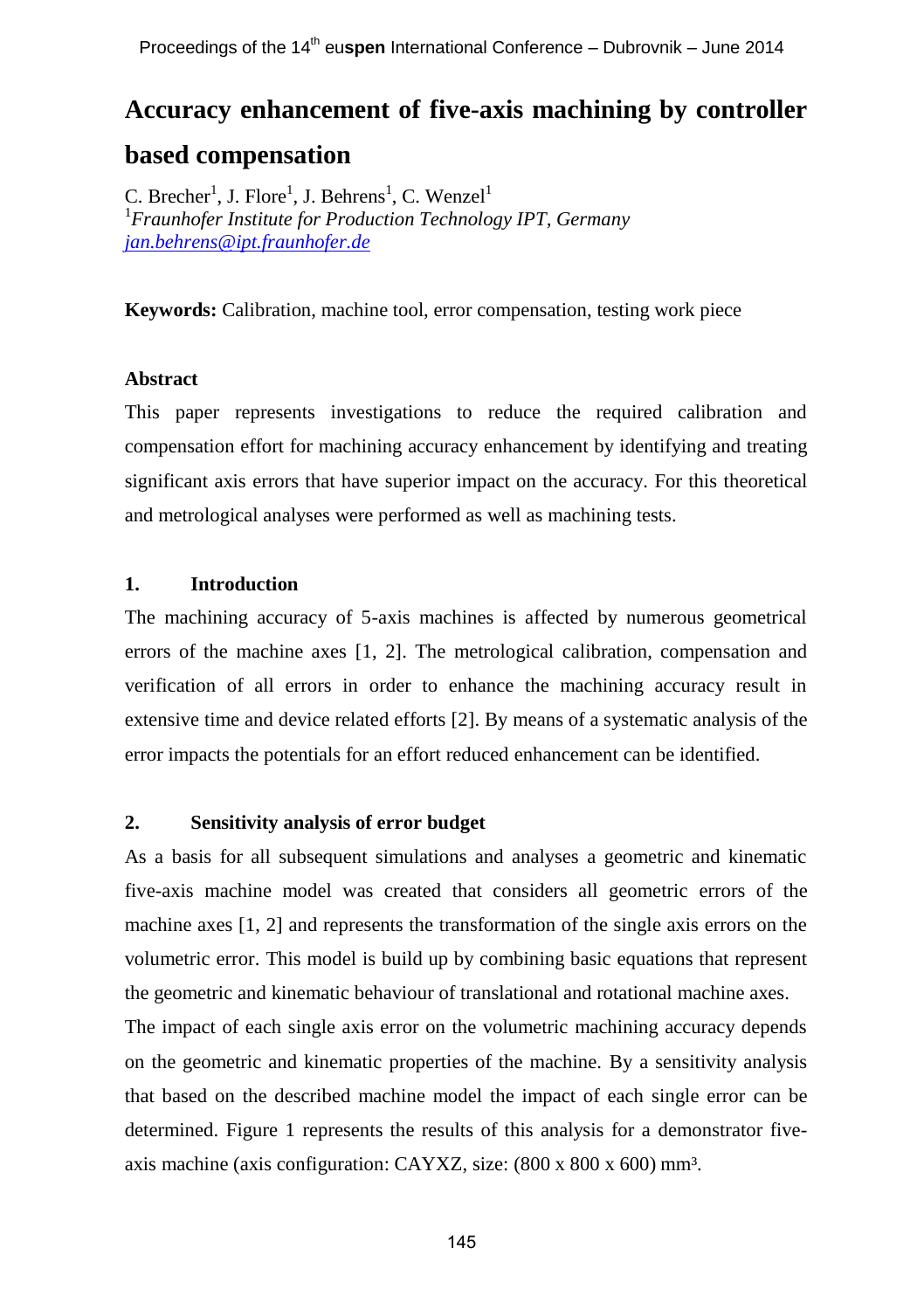

Figure 1. Impact factors of axis errors on volumetric machining accuracy

### **3. Identification of rank orders for effort reduced error compensation**

The presence of axis errors with minor impact suggests that significantly optimised machine accuracy can be realised by just calibrating and compensating these errors that have a superior impact. However these impact factors do not consider the real error amount. To further analyse this idea some exemplary error budgets have been defined as well as four different rank orders that represent the error grouping of an iterative compensation in five steps (step one  $=$  no compensation, step five  $=$  full compensation). Table 1 summarizes the rank orders and its ranking criterions.

Table 1. Rank orders for error compensation

| rank order | ranking criterions                                                                     |
|------------|----------------------------------------------------------------------------------------|
| A          | impact factor                                                                          |
| B          | multiplication of maximum error value and impact factor                                |
| C          | simulation of maximum error influences on machining accuracy for each error separately |
| D          | "common assumption": superior impact of positional errors and location errors          |

#### **4. Limitation of compensation due to uncertainty**

The compensation of axis errors is limited by measurement uncertainty [2] of the calibration procedure as well as machine axis repeatability. To identify the volumetric error due to not correctable uncertainty and repeatability (= limitation of compensation) simulations based on the above described machine model has been performed in which the axis errors are modelled by random values of defined intervals. As examples: for the interval  $\pm 1 \mu$ m and  $\pm 1 \mu$ rad the maximum volumetric error is 8 µm for  $\pm 3$  µm,  $\pm 3$  µrad the error is 28 µm and for  $\pm 5$  µm and  $\pm 5$  µrad the error is 43 µm. Consequently the reliably achievable machining accuracy cannot be more precise than the volumetric error due to the given uncertainty and repeatability.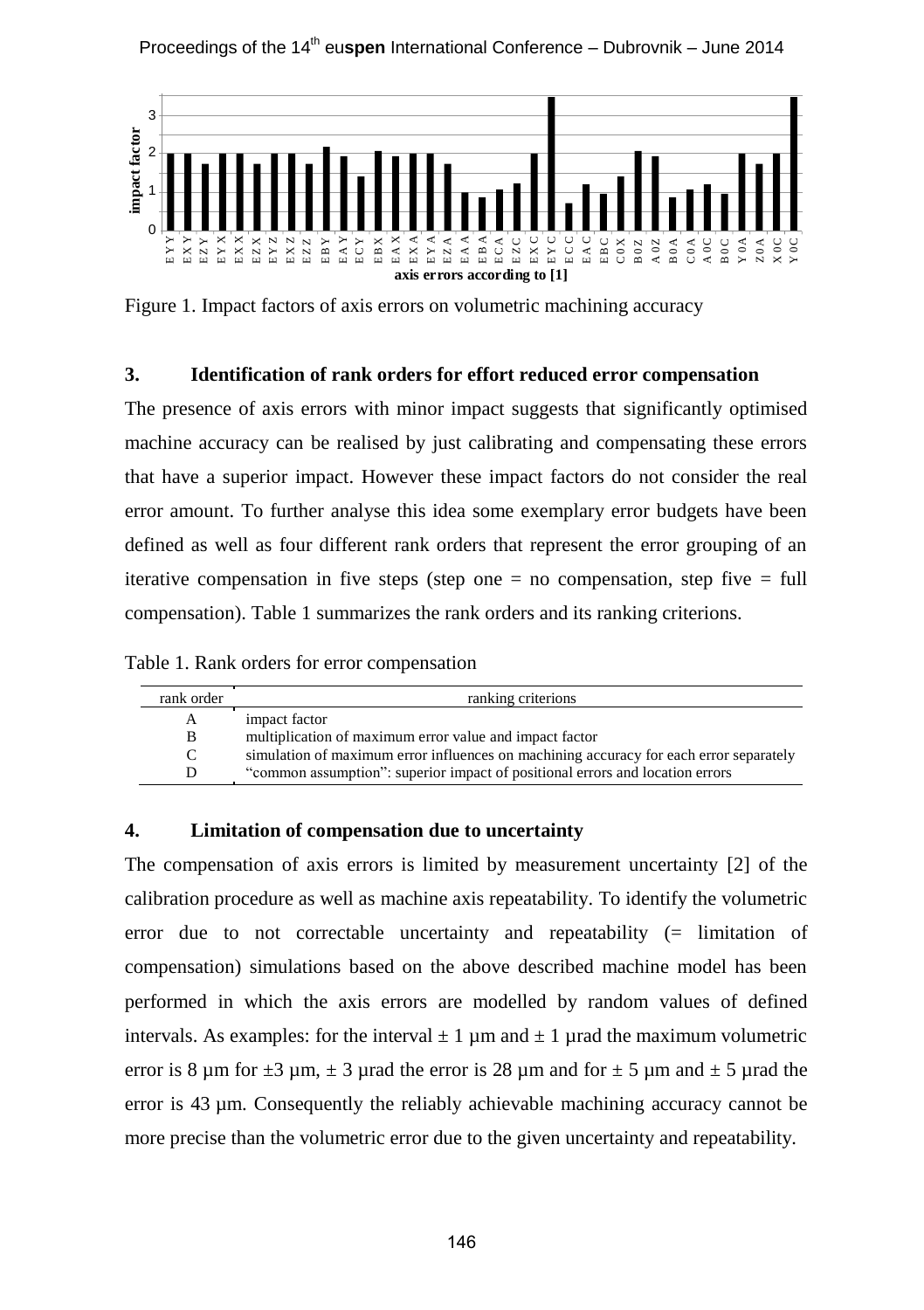#### **5. Validation by means of measurements**

To identify the volumetric error of the demonstrator five-axis machine a measurement procedure designed following to the "Chase the Ball" [3] procedure was used. For each measurement a specific error table according to the error budget and rank order was activated in the controller. A reference measurement without any error table represents the accurate machine. Figure 2 shows the results of the compensation tests including the above discussed limitations. If some rough information about the errors is available (e.g. max. amount) an accuracy enhancement about 80 % can be realised (rank order B) by just calibrating and compensating the half of the total error budget.



Figure 2. Metrological results of error compensation

#### **6. Validation by means of work piece machining**

To validate the measurements test work pieces were designed and machined. The relevant testing geometries are milled boreholes. The neighboured boreholes were machined by rotating one of the rotary axes minimum 90°. Further the work pieces were mounted eccentric to the rotary axis centres. Hereby the axes moved to significant different positions and the available machine volume and axis ranges were integrated as best as possible. Figure 3 shows the work piece design and indicates the explained machining procedure (table). The work pieces were machined using the same machine and the same compensation procedure as for the measurements. A reference work piece was machined without any error table. Thereafter the work pieces were tested on a five-axis CMM. For each milled borehole the midpoint coordinates were identified and the maximum deviation to the reference calculated.